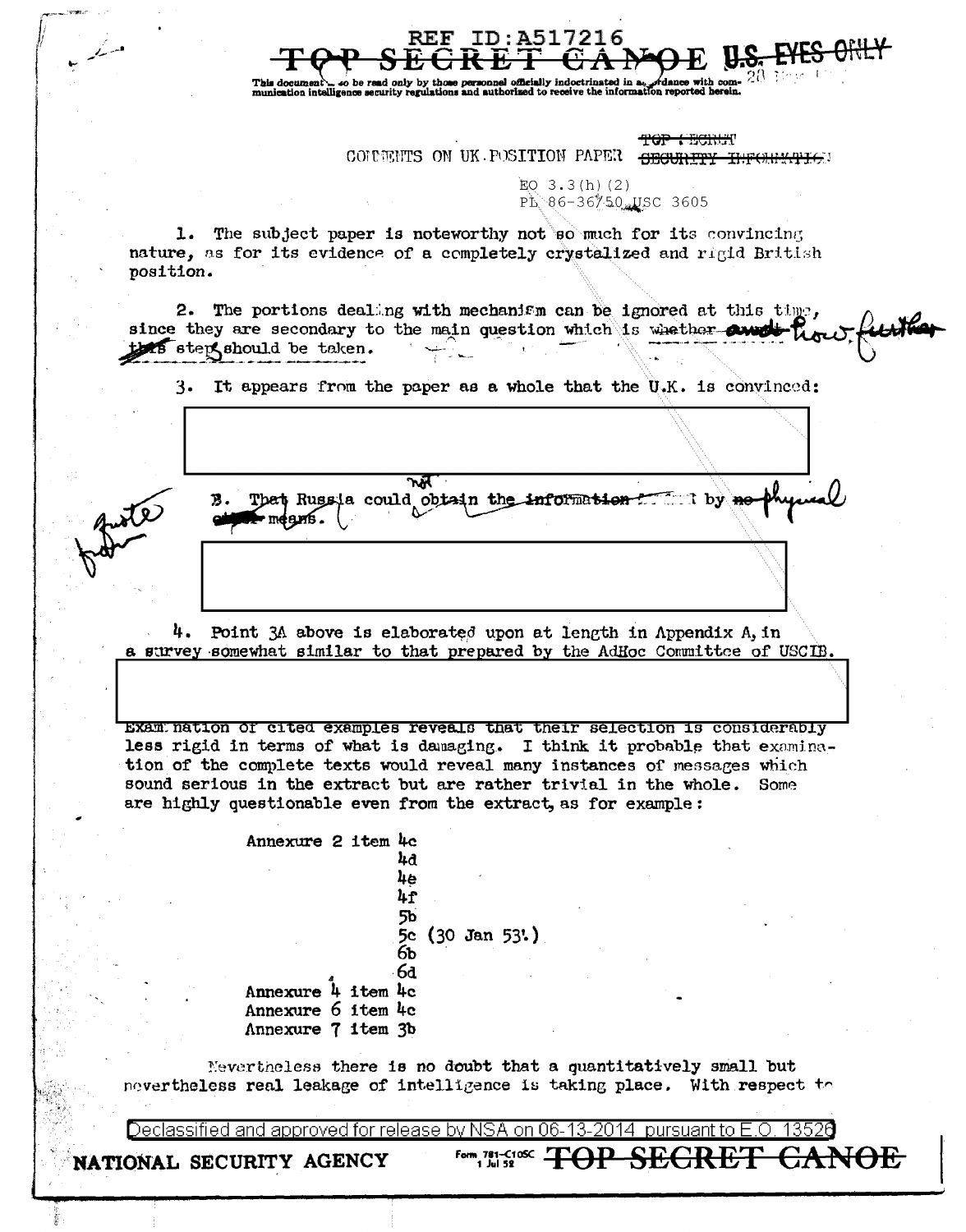**REF ID:A517216**  $FAf$ <del>CRET</del> <del>EYFS</del> <del>H.S. -</del> so be read only by those personnel officially indoctrinated in suppresenting com-<br>rence security regulations and authorized to receive the information reported herein. This document BIOIN CRETEFIER <del>81.0937197</del> goes so far as to state that the amount is  $s$ mall. In this and in the appraisal of potential, the U.S. and U.K. are essentially agreed. The divergences are in estimates of degree. Point. 3B is the fundamental questionmark in the U.K. position. 5. This statement made without qualification or further comment in any form represents an assumption rather than a fact. This assumption runs counter to the known: a. Communist infiltration of and other NATO nations. b. Elaborate public press and radio reporting of all NATO nations - particularly the U.S. Recent oral report by Mr. Elliott and Mr. Keay.  $c_{\bullet}$ Point 3B is essential to the U.K. position since unless it is very nearly true, the course of action which the U.K. insists upon would mean that Point 3C would be a burnt offering to an unresponsive deity. In addition if 3C is untrue to the extent that our attempts to inform 7. The fundamental problem is not answered by the U.K. position paper. It remains a cold fact that someone with the requisite authority must make a command decision in which only part of the factors are known, a few can be guessed at and the remainder are hidden in the future: EO  $\sqrt{3}$ . 3 (h) (2) Known - NATO national systems are not secure to us PL 86-36/50 USC 3605  $a<sub>1</sub>$ Infer - They are also not secure against the USSR Known - The quantitative leakage is not dramatic as of now Infer - It could grow worse - particularly in war Known - Western open sources leave relatively little work for USSR intelligence as of now **Infer** Known - USSR espionage of all types is very widespread and quite effective d. Infer - We might not accomplish much if not of fnavn dominant importance Infer **Form, 721-SW SECRET GANOE** NATIONAL SECURITY AGENCY